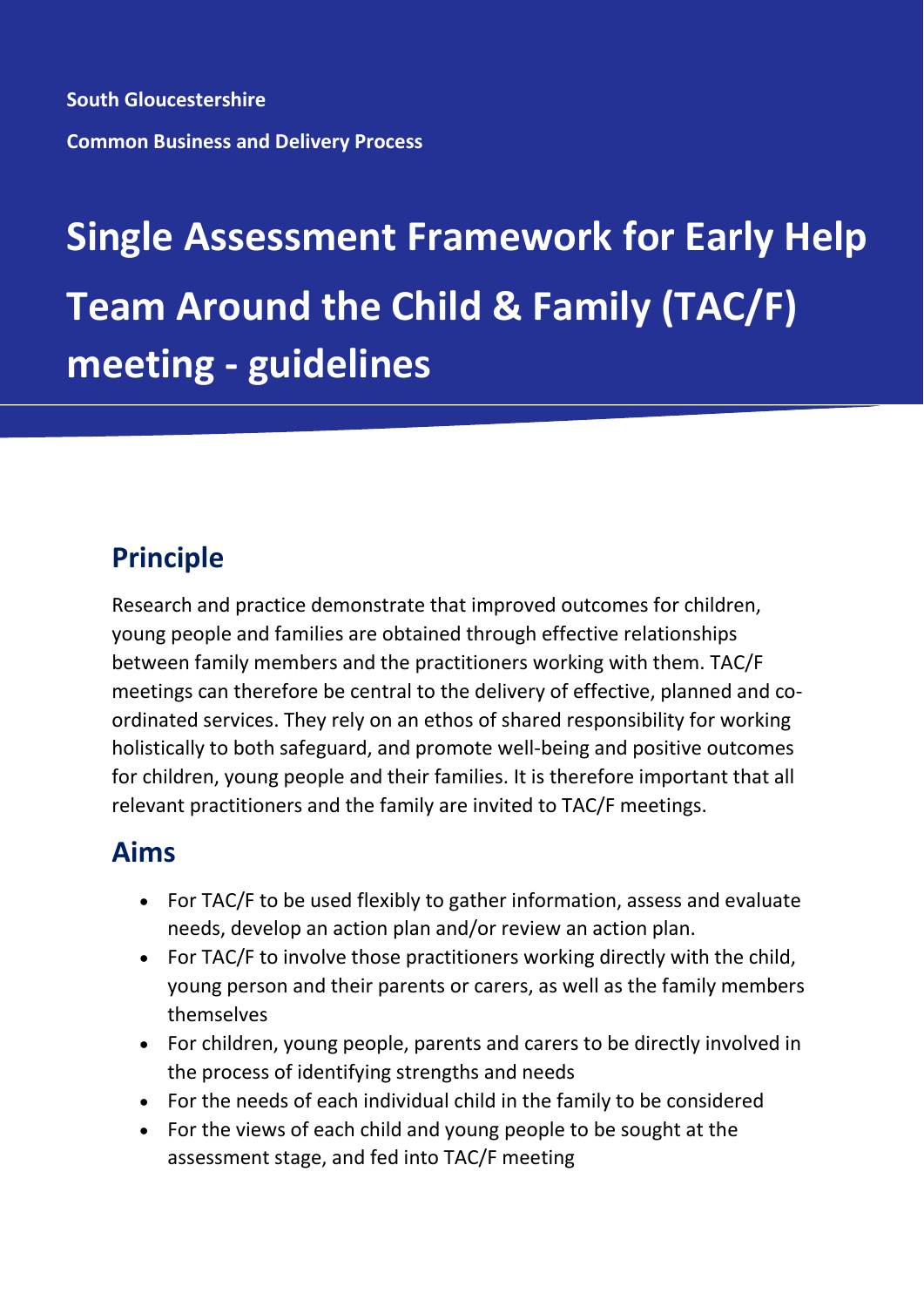- For children, young people, parents and carers to contribute to any action plan in order to maintain strengths and to overcome needs
- For all practitioners working within families to work in a joined up and coherent way to plan and deliver services
- For the child, young person and family to have only one action plan in place at any one time, that addresses the needs of each child.
- For action plans to be holistic and address the whole range of need that exists.
- For action plans to be SMART (Specific / Measurable / Achievable / Realistic / Timebound)
- For TAC/F to lead to the sharing of actions and responsibilities across the entire team, including children, young people, their parents and carers.
- For resources to be focused and allocated where the most pressing needs exist.

# **Guidelines**

- Practitioners should prioritise attendance at TAC/F meetings in the same way they currently do with Child Protection meetings, as the SAFeh process is crucial to prevention, early intervention and ultimately, the safeguarding of children and young people
- TAC/F meetings may include any practitioners involved with the family, any potential involvement (via a referral), the family themselves, including children and young people where appropriate, and any voluntary organisations or advocates for the child or family, to which the family consent
- The need the family SAFeh to consider each child in the family, recognising that family information needs only to be completed once and that individual assessments relating to each child can be recorded separately within a well labelled SAFeh.
- For parents and carers to attend, as their engagement in the process is crucial to its success, and where possible and appropriate, for TAC meetings to include young people and children themselves.
- Where children and young people do not wish to attend for their views to be considered by using the views and wishes forms in the toolkit or by other child friendly methods.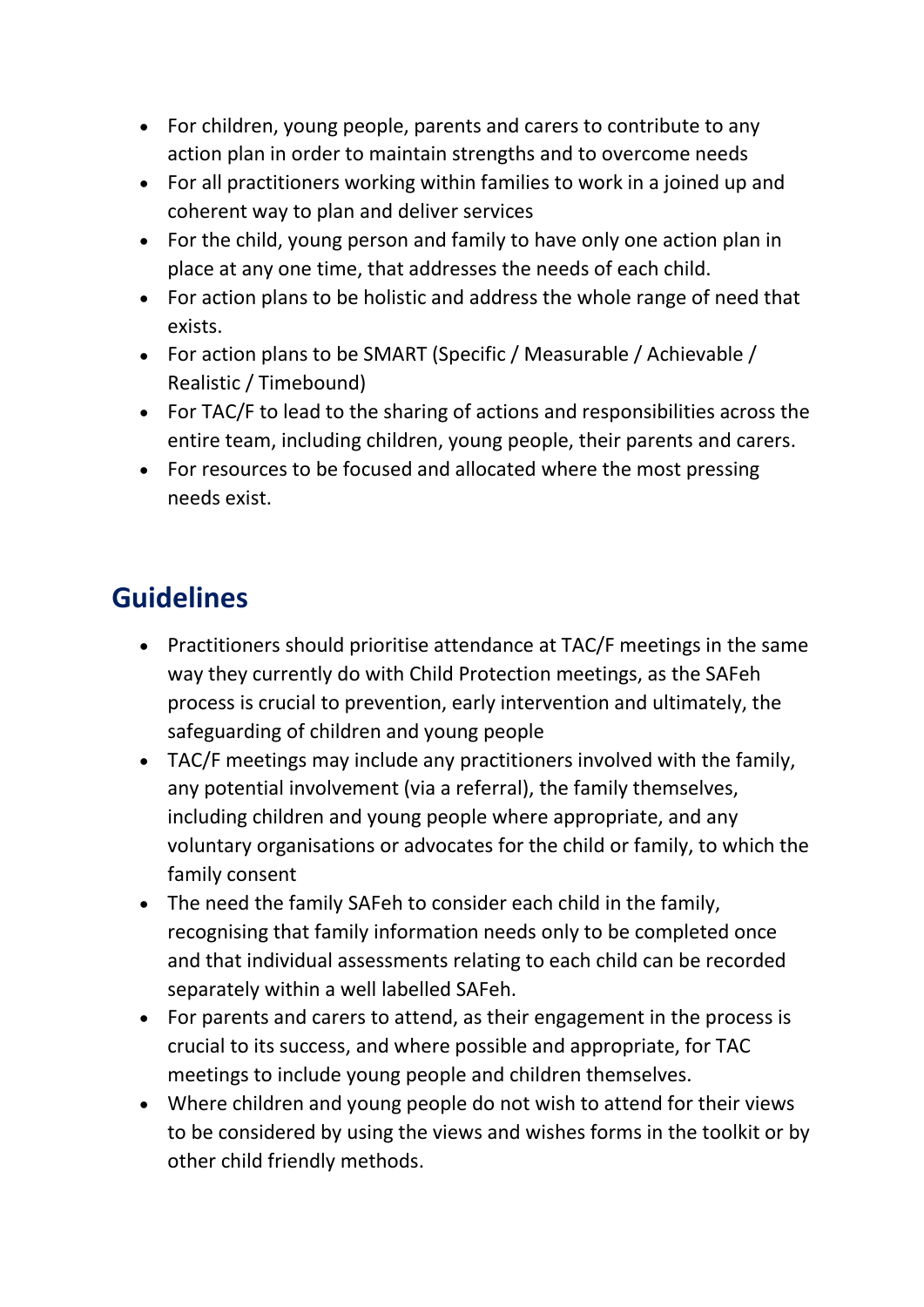- These meetings may take place for a variety of reasons and are intended to be both supportive and challenging for both practitioners and families
- TAC/F meetings will be an efficient way to share information, assess the needs of children, young people and families, and to agree actions between practitioners and families to meet those needs
- They will be responsible for reviewing action plans and measuring successful outcomes
- They will be responsible for agreeing review dates and for deciding when the SAFeh will be closed.
- TAC/F meetings can co-ordinate other assessments and direct appropriate actions for all needs up until the point of statutory intervention, (e.g. social care, YOT, EHC plan) resulting in one overarching action plan
- TAC/F meetings are not necessary for every SAFeh or review; this is dependent on the complexity of the SAFeh, how many professionals are involved and how the action plan is functioning

## **What happens at a TAC Meeting?**

#### **At the TAC meeting the SAFeh author / initiator, Lead Professional or TAC chair should ensure that there is:**

- A record taken of attendees and absentees.
- A full and evaluated assessment, and if necessary the TAC/F should add to it to ensure that it is comprehensive and up to date.
- A facilitated discussion of the main issues and from the SAFeh.
- A facilitated discussion about what needs to change and how this might happen.
- A facilitated discussion of the actions needed to enable and support the changes, noting decisions that lead to a recorded and co-ordinated action plan.
- A solution focused approach that is positive and practical, and prioritises actions to ensure that there are only a few manageable changes focused on at any one time.